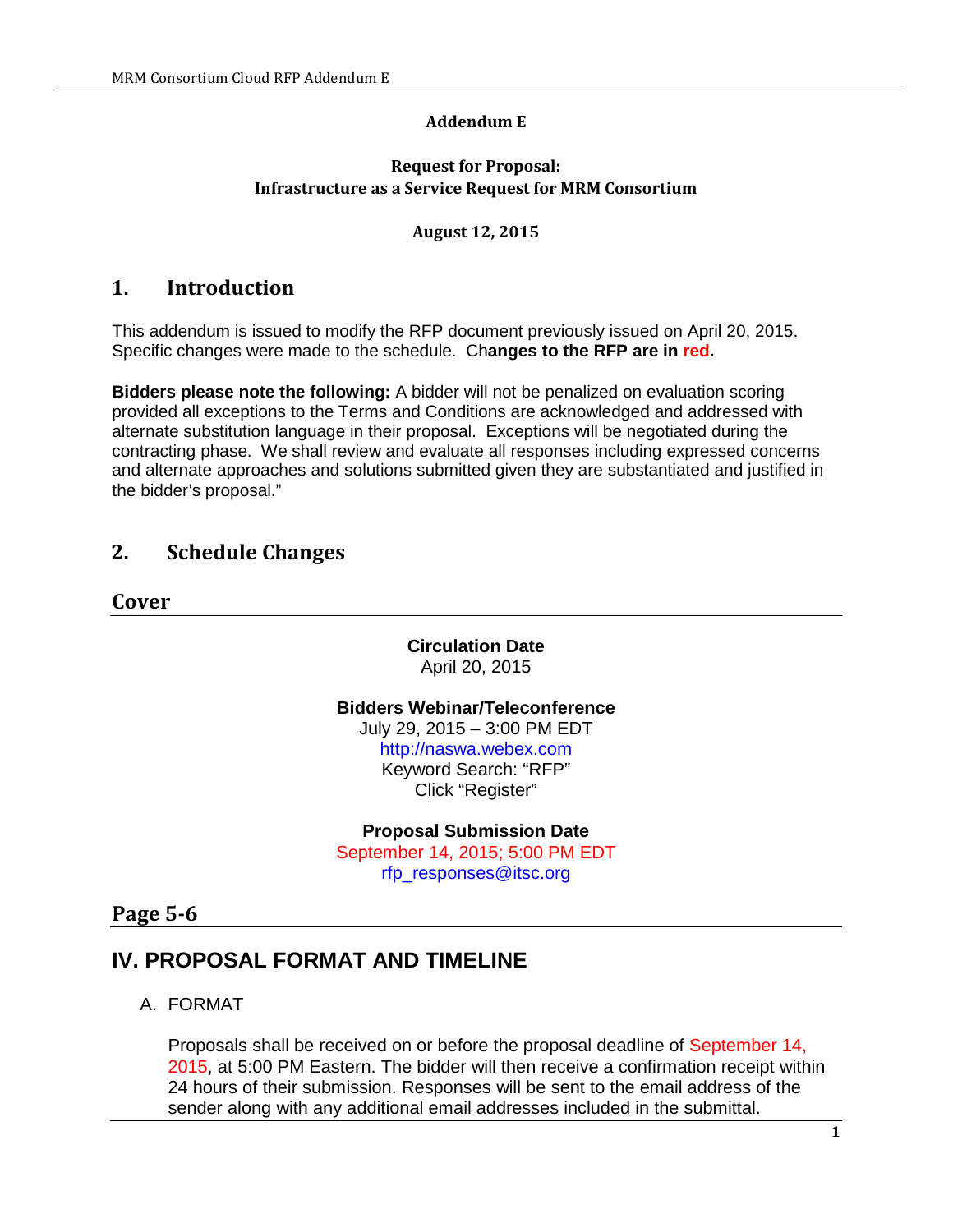Please ensure that the submittal is in PDF format. All proposals must be submitted electronically to the following email address: rfp\_responses@itsc.org. **Late proposals will not be accepted**. It is the responsibility of Bidder to ensure that its proposal is received by NASWA/ITSC, on or before this deadline.

The Bidder should submit a reasonably concise response that fully illustrates its proposed Solution. Therefore, Bidder shall make every effort to limit its full RFP response to 200 pages or less.

Bidders shall respond to every item listed within Section 4 – Bidder Response Format and label its proposal with the corresponding number for each question or request for information.

### B. TIMELINE

The following RFP Schedule of Events represents ITSC's best estimate for this RFP.

| <b>EVENT</b>                                                                       | TIME<br>(EST) | <b>DATE</b><br>(all dates are business<br>days) |
|------------------------------------------------------------------------------------|---------------|-------------------------------------------------|
| <b>RFP Issued</b><br>1.                                                            |               | April 20, 2015                                  |
| Pre-proposal Webinar<br>2.                                                         | 2:00 p.m.     | June 29, 2015                                   |
| Written "Questions & Comments"<br>3.<br>Deadline                                   | 5:00 p.m.     | July 17, 2015                                   |
| Response to Written "Questions &<br>4.<br>Comments"                                |               | May 29, 2015                                    |
| <b>Proposal Deadline</b><br>5.                                                     | 5:00 p.m.     | September 14, 2015                              |
|                                                                                    |               |                                                 |
| Completion of Technical Proposal and<br>6.<br><b>Oral Presentation Evaluations</b> |               | TBD                                             |
| Opening & Scoring of Cost Proposals<br>7.                                          |               | TBD                                             |
| <b>Best and Final Round</b><br>8.                                                  |               | TBD                                             |
| 9.<br><b>Evaluation Notice Released</b>                                            |               | TBD                                             |
| <b>Contract Negotiations Deadline</b><br>10.                                       |               | TBD                                             |
| 11. Contractor Contract Signature Deadline                                         |               | TBD                                             |

**NASWA/ITSC reserves the right, at its sole discretion, to adjust the RFP Schedule of Events as it deems necessary.** Any adjustment of the Schedule of Events shall constitute an RFP amendment, and ITSC will communicate such to potential Bidders from whom ITSC has received a Notice of Intent to Propose.

C. GUIDELINES FOR QUESTIONS AND COMMENTS